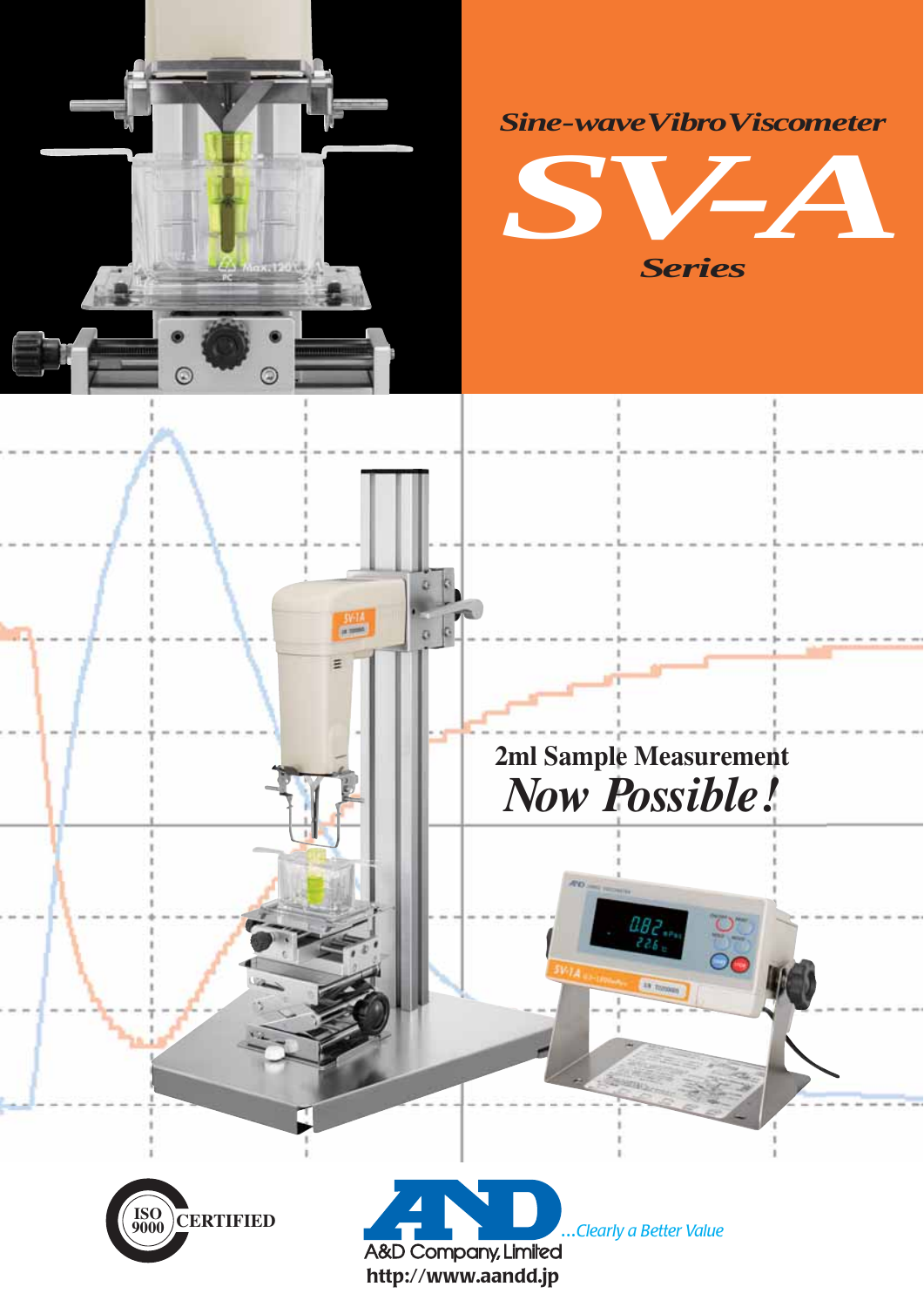# *A&D's own technology is setting a new standard for viscosity measurement!*

benefits that were once unthinkable with a conventional vi<mark>s</mark>cometer. \*Patent Approvea *Speed? Accuracy? User-friendly? A&D's highly sensitive, tuning-fork vibration viscometer\*, the SV-A series, not only completely satisfies these basic requirements, but does more by offering users a number of additional* 

### **2ml Sample Measurement** *•••••••••••••*

It is possible to perform viscosity measurements with sample liquid as small as 2ml (SV-1A).

#### **Titanium Sensor Plates and Temperature Sensor** *••••••••••••••*

The sensors are made of titanium, which is anti-corrosive and resistant to various kinds of chemical substances.

### **X-Y-Z Stage**

Fine position adjustment of the sample cup in three directions. This is especially useful when the sample cup is very small.

## *Wide-range, Continuous Measurements without Replacing the Sensor Plates*

*••••••••••••••*

Unlike the rotational viscometer, which requires several different rotors to cover a wide range of measurements, the SV-A series is capable of using the same, fixed sensor plates to perform *continuous measurements* from *very low* to high viscosity [SV-1A: 0.3 1000mPa s (cP), SV-10A: 0.3 10000mPa s (cP), SV-100A: 1000 100000mPa s (cP)].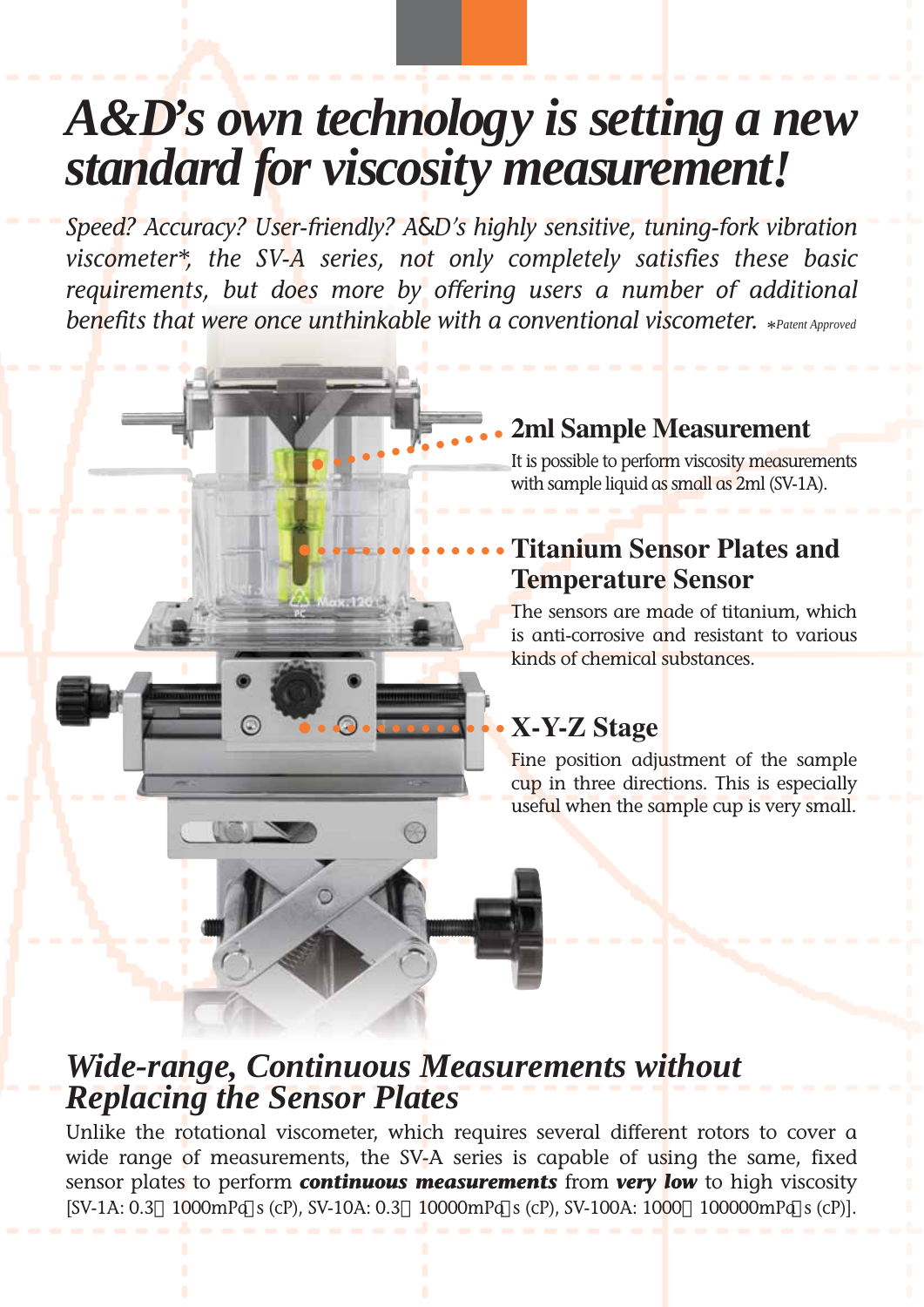## *Simultaneous Measurements of Temperature and Viscosity*

It is widely known that viscosity is very temperature dependent  $(-2 \sim -10\%)$ <sup>o</sup>C). The SV-A series has a temperature sensor  $(0-160^{\circ}C)$  right next to the viscosity sensor plates, enabling users to easily monitor the relationship between viscosity and temperature.

### **Sample Temperature Control**

A water jacket is provided as standard to be used in conjunction with a commercially available constant heat water tank to heat the circulating system. This ensures that the sample remains at a constant temperature and that the temperature can be changed for viscosity measurement ( $0 \sim 100^{\circ}$ C).



## *Standard Windows Communication Tools WinCT-Viscosity and a Serial-USB Converter*

The graphing program RsVisco receives the viscosity and temperature data from the SV-A series and creates a graph on a personal computer *in real time*. As such, changes in viscosity and temperature over time as well as the correlation between viscosity and temperature can be observed visually.



## *Example Applications*

- Measure the viscosity necessary for the correction of particle size distribution
- Control the viscosity of resist liquids, inks, coating materials, adhesives, etc.
- Control the viscosity of abrasives for semiconductors, ceramic materials, etc.
- Measure the cure processes of polymers, soldering flux, proteins, and gelation point, etc.
- Detect the cloud points of nonionic surface-active agents
- Measure viscosity variation due to changes in temperature of a lubricant, engine oil, food, etc.
- Quantify the "swallowability" of beverages
- Quantify the physical properties of biological substances, such as blood, etc.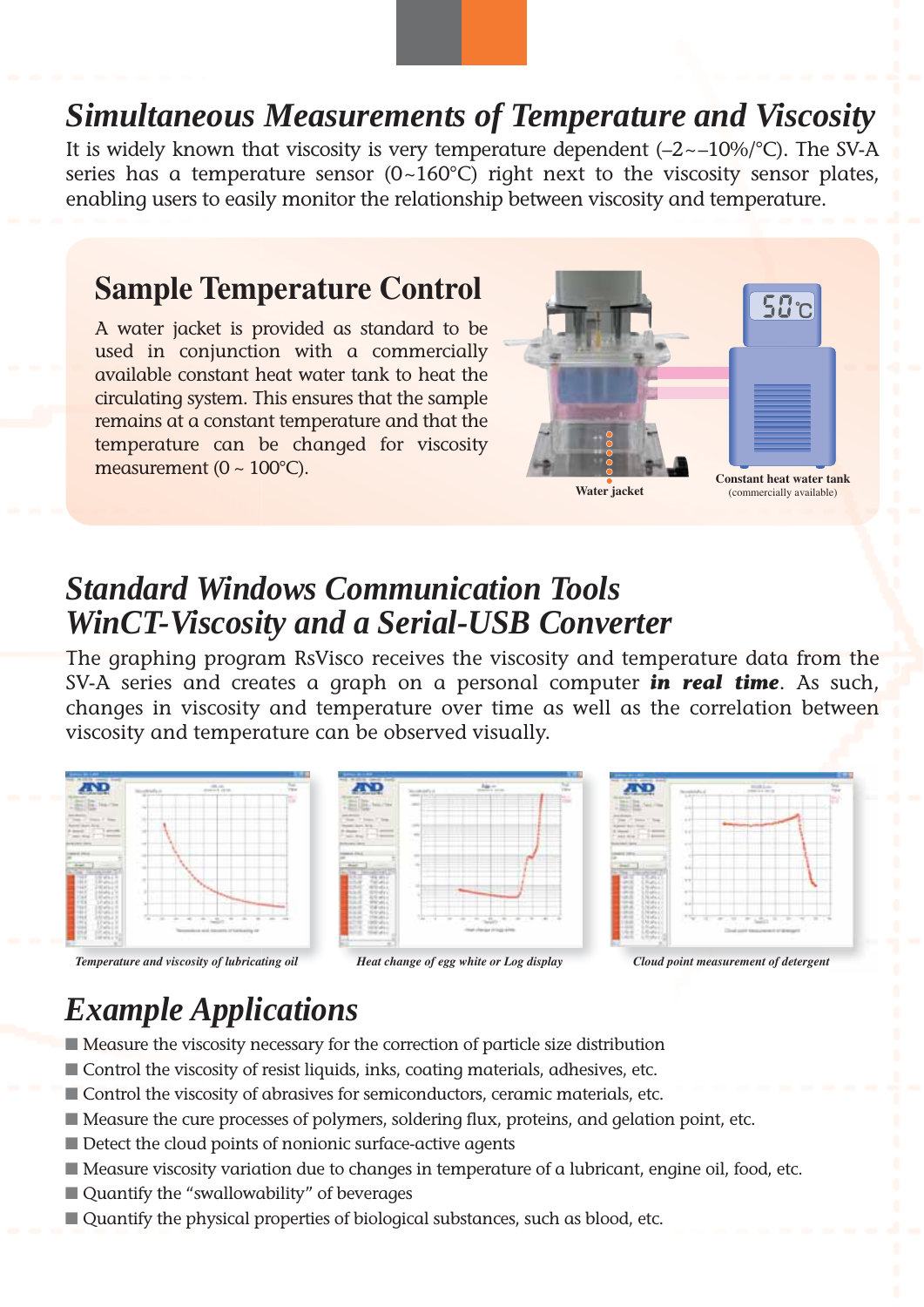## *Tuning-fork Vibration Viscometer*

The tuning-fork vibration viscometer has a pair of thin sensor plates of the same natural frequency, which are driven with electromagnetic force to vibrate at the same amplitude. The viscidity produced between the sensor plates and the sample liquid is detected based on the amount of electronic current required to drive the sensor plates and maintain them at a constant amplitude.



- The vibration viscometer is accredited as a Japan Calibration Service System (JCSS) standard device by the National Institute of Technology and Evaluation (NITE), along with the capillary viscometer and the rotational viscometer.
- The sensor plates have very small thermal capacity and cause only minute displacement in the sample liquid, which prevents changes to the temperature and the physical properties of the sample.
- Since the two sensor plates vibrate in reverse phase, it is possible to measure the viscosity of a sample while flowing or being stirred.

### *Very Quick Measurement*

**The initial viscosity coefficient will be indicated** *just 15 seconds* **after starting the measurement. The measured values will then be displayed in real time in response to the changes in viscosity.**

### *High Accuracy*

**The SV-A series achieves an excellent repeatability of 1% of reading over its full measurement range.**

#### *Low Viscosity Measurement*

**No other viscometer is capable of measuring viscosity from as low as 0.3mPa s. (SV-1A/10A)**

#### *Easy Calibration*

**Both one-point and two-point calibrations are possible using either viscosity standard liquids (optional) or samples of known viscosities.** *Simplified Calibration function***, a one-key operation that utilizes purified water is also available for the SV-1A/10A.**

### *Clearly Visible Display*

**Easy-to-read VFD for viscosity and temperature. Only 6 keys for simple operation.**

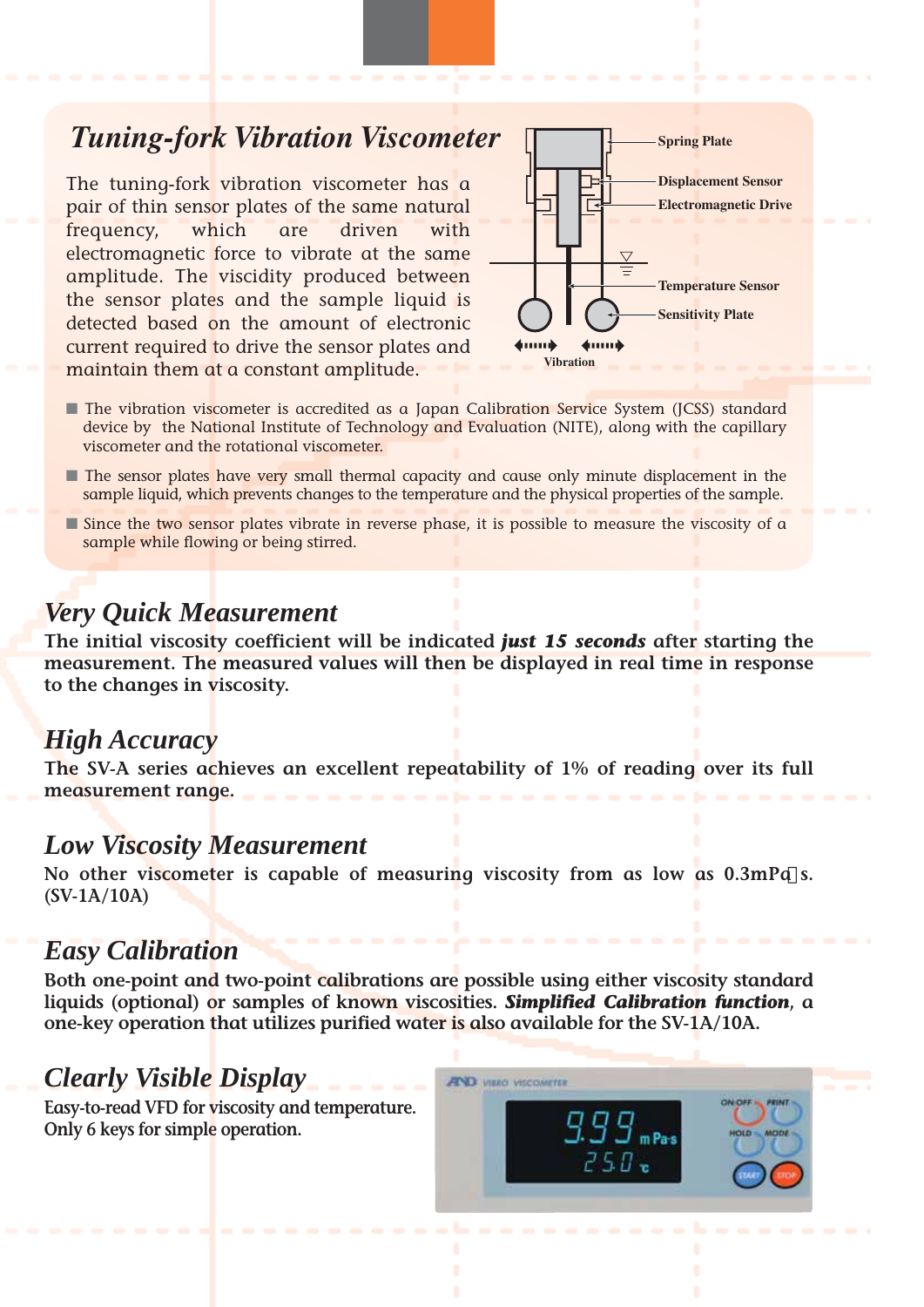# *Portable Sensor Unit*

*The sensor unit can be detached to perform measurements on location at a manufacturing factory, field research, etc. A portable carrying case is also provided as standard.*





#### *Standard Cup Set for SV-1A (AX-SV-55)*

Sample cup: 45 ml, Polycarbonate  $\times$  5 pcs 2 ml, with lid, Polycarbonate × 10 pcs  $2$  ml, Glass  $\times$  10 pcs 2ml sample cup holder, Polycarbonate: Transparent  $\times$  3 pcs Black  $\times$  2 pcs 2ml sample cup stand  $\times$  1 pc Water jacket  $\times$  1 pc



#### *Standard Cup Set for SV-10A/100A (AX-SV-54)*

Sample cup: 45 ml, Polycarbonate  $\times$  5 pcs 10 ml, with cover, Polycarbonate  $\times$  5 pcs 13 ml, Glass  $\times$  2 pcs Glass sample cup holder, Stainless steel  $\times$  1 pc Water jacket  $\times$  1 pc



#### *Anti-Vibration Table AD-1685(optional)*

Depending on the measurement location, the highly sensitive tuning-fork vibration sensor can be influenced by low-frequency vibrations that cannot be detected by humans. AD-1685 effectively isolates such adverse vibrations from the viscometer to quarantee stable and accurate measurements.